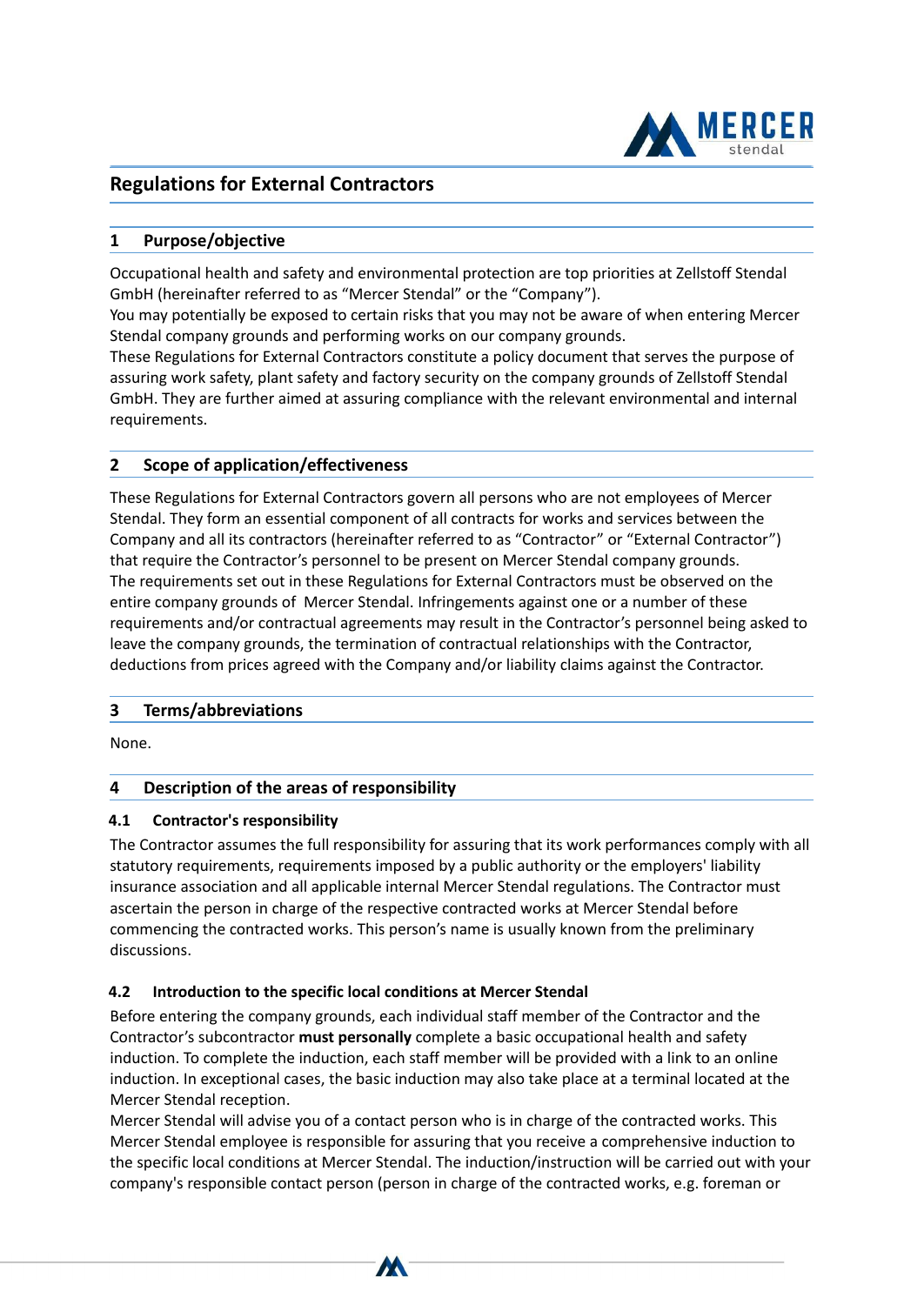

manager) and documented in writing. Your contact person must be able to understand communications in German. If this is not the case, the Contractor will have to arrange for an interpreter. Pursuant to section 12 of the German Occupational Health and Safety Act and section 9 of the Industrial Safety Regulation, the contact person is responsible for the proper induction of his own employees and must be contactable on-site during the contracted works. Any work on Mercer Stendal company grounds is prohibited for persons who have not received an induction for their respective work tasks.

### **4.3 Contact persons for internal regulations**

- Mercer Stendal staff member in charge of the contracted works
- The local holder of domiciliary rights
- The shift supervisor at Mercer Stendal
- The occupational health and safety specialist
- The fire protection officer
- The waste disposal and recycling officer
- The occupational health and safety officer

Instructions issued by these persons must be followed. All instructions issued by these persons are limited to purposes related to occupational health and safety and coordinating the contracted works. They are not to be construed as serving any hire personnel-related purpose.

## **4.4 Coordinator pursuant to Section 8 (1) German Occupational Health and Safety Act and pursuant to Section 6 (1) German Social Accident Insurance [DGUV]**

The Company will appoint a coordinator as required for work safety-related purposes upon employees of Mercer Stendal or another external subcontractor commencing works in their area. The coordinator may, provided he is present on-site, at the same time be the person in charge of the contracted services at Mercer Stendal. The coordinator is responsible for coordinating the works and thereby excluding any risks and hazards for persons doing other works. The safety and health of all persons involved must be assured at all times. The external contractors must mutually inform each other about the risks involved in their respective works and coordinate any necessary work safety measures between them. The coordinator's instructions must be followed.

### **4.5 Risk assessment**

<u>Page 2 of 12 of 12 of 12 of 12 of</u>

Hazards and risks must be assessed and documented on the work authorisation slip before starting any of the contracted works. Any additional risks identified by the External Contractor must be discussed with the person in charge of the contracted works. These additional risks must also be documented. All prescribed safety measures must be observed.

### **4.6 Registration for access to Mercer Stendal premises**

The Contractor's registration in the electronic access control system is arranged by the person in charge of the contracted works at Mercer Stendal. The further steps of the procedure will be carried out in accordance with 4.2. The external contractor ID cards will be issued at the reception desk or the entrance to the Mercer Stendal premises.

Each of the Contractor's staff members must use their external contractor ID to personally sign-in and sign-out with the access control system.

When entering the Mercer Stendal company grounds with a vehicle, only the driver may remain inside the vehicle. All passengers must leave the vehicle and enter via the turnstile.

The person in charge of the contracted works at Mercer Stendal must be contacted before entering the premises on foot or in a vehicle. The person in charge of the contracted works will give a site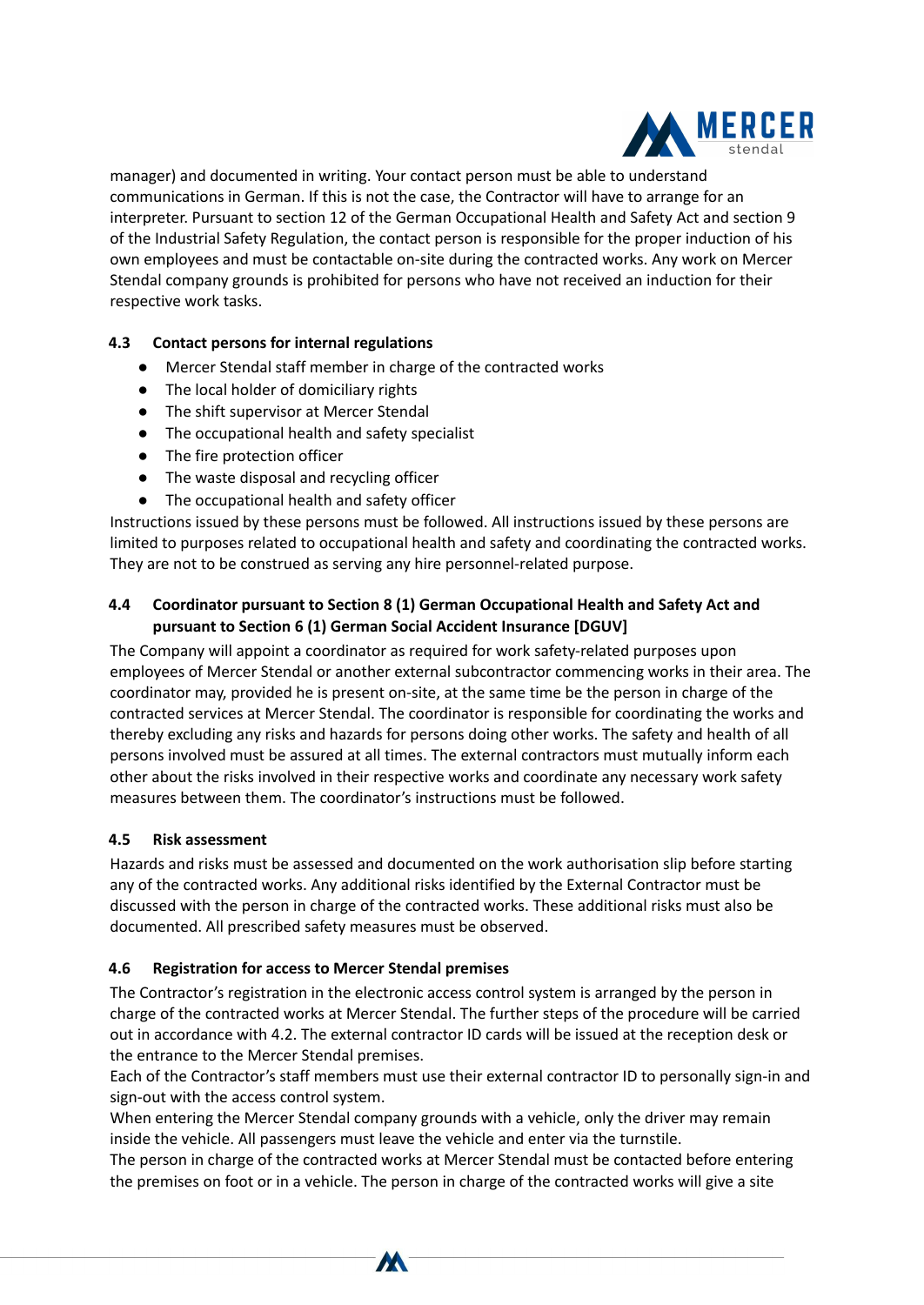

induction and hand over the work authorisation slip (enclosure 2). No works are permitted without a valid work authorisation slip.

## **4.7 Controls**

Factory access is subject to inspection of the external contractor ID card at the factory gates and entrances. The ID must be presented without being prompted by gate staff. The persons in charge of access controls (authorised Mercer Stendal employees and security guards) may at any time request presentation of the ID card.

Mercer Stendal also reserves the right to inspect compliance with safety requirements (e.g. safety measures from the release note, the proper wearing personal protective equipment) at any time. To protect the property of the Company and its employees, authorised Mercer Stendal staff and security guards may carry out personal and vehicle inspections, including inspections of all containers, bags, luggage, objects etc., within the company grounds and at the gates (specifically at the factory entrances/exits). All external contractor personnel must present their containers, bags, luggage etc. for inspection if requested.

Before entering the Mercer Stendal premises in a vehicle, a list of tools with electrical and electronic devices (machines, tools, computers, measuring instruments etc.) regarding the third-party materials brought onto Mercer Stendal company grounds is to be prepared and the list must be ready for presentation during performance of the works on Mercer Stendal company grounds. The list must be presented when driving onto the premises.

## **4.8 Performance of works**

The Contractor's personnel must check-in with the plant operator in the control room and present the work authorisation slip before starting the works. The plant operator will provide specific safety information with respect to current details pertaining to the plant. The work authorisation slip will then have to be presented to the shift supervisor. Following release of the works by the shift supervisor, the yellow copy of the authorisation slip must be deposited with the plant operator. The white copy remains with the Contractor's person in charge of the works, the blue copy with the person in charge of the contracted works at Mercer Stendal. Works must not be started and/or immediately stopped if there are any safety concerns. The person in charge of the contracted works must report to the control room. The further course of action will then be discussed.

## **4.9 Presence outside of the work site**

The Contractor's personnel is only permitted at their work site and the designated areas for breaks, toilets, shower rooms and smoking areas.

## **4.10 Clearing and cleaning of the work site upon completion of works**

The Contractor must leave the work site in a clean and tidy condition after completion of the works. Failure to do so may render the Contractor liable to compensate Mercer Stendal for all costs incurred in relation to clearing and cleaning of the work site.

## **4.11 Work environment**

<u>Page 3 of 12 of 12 of 12 of 12 of 12 of 12 of 12 of 12 of 12 of 12 of 12 of 12 of 12</u>

Familiarise yourself with your work environment before starting work and prepare yourself for an emergency by asking the following questions:

- Are there any additional potential hazards? Reconciliation with the work authorisation slip.
- Mercer Stendal emergency phone number (from mobile phones) **039321-55112**
- Mercer Stendal emergency phone number (landline) **112**
- Where are the escape doors and routes located?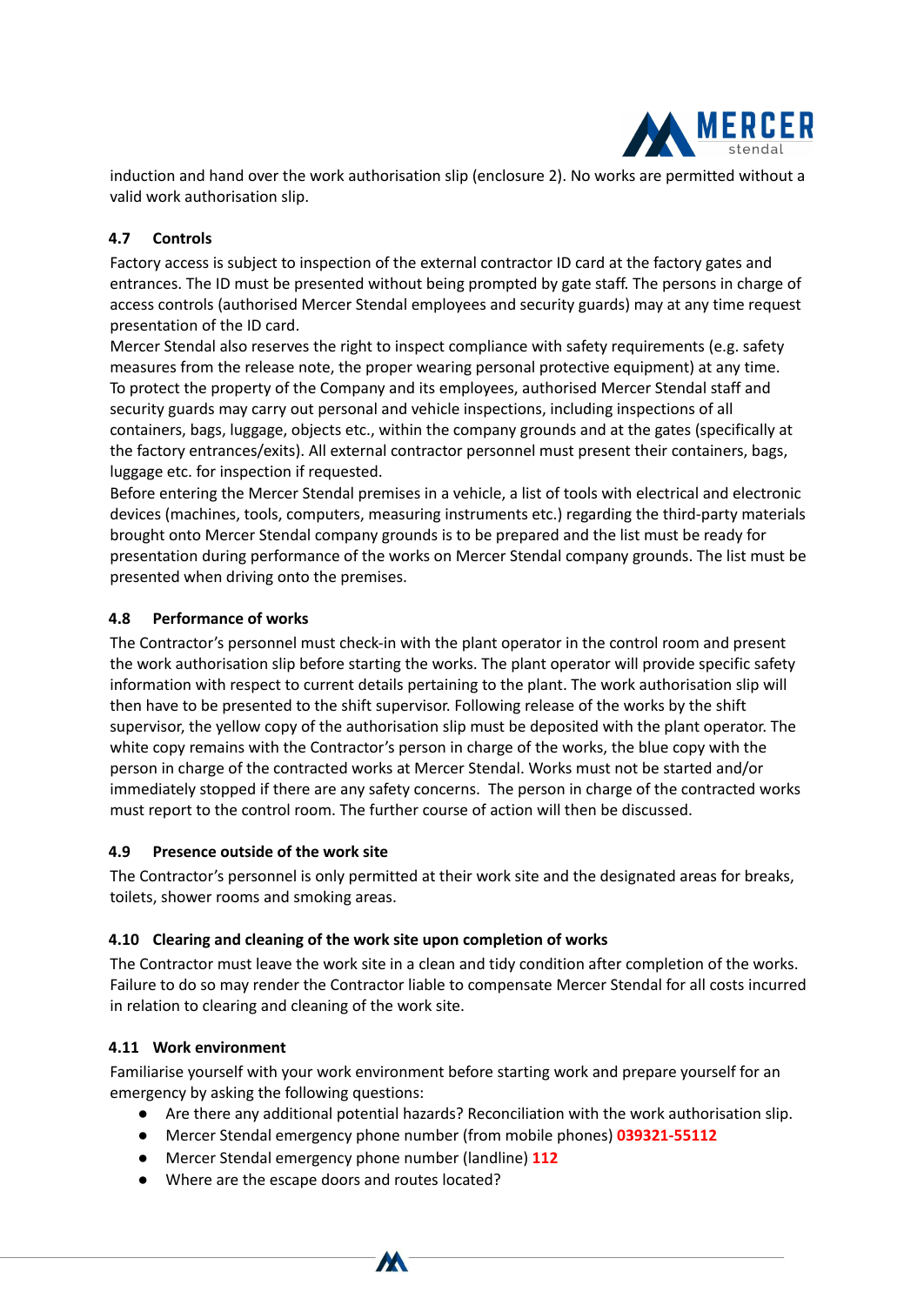

- Where is the next eye washing station/emergency shower, the nearest body shower with diphoterine?
- Where is the assembly area located?
- Where is first aid equipment located (e.g. first-aid kit, defibrillator)?
- Where are the fire extinguishers?
- Where can I trigger the alarm fire (alarm push buttons or telephone)?

## **4.12 Sign-out**

In the case of works spanning over multiple days, the Contractor's person in charge of the contracted works must sign in and out in the control room of the relevant department on a daily basis. If the Contractor's person in charge of the contracted works is supervising multiple work sites, all valid work authorisation slips for the respective works must be signed in and out on a daily basis. Following completion of the works, the work site will be handed over to the person in charge of the contracted works at Mercer Stendal, the shift supervisor, or the plant operator responsible for the respective work site. The Contractor's personnel must individually sign out in the access control system each time they leave the company grounds. The external contractor ID must be returned by dropping it in the collection box located at the entrance terminal when leaving the company grounds for the last time. The protective ID sleeve must be deposited separately in the adjacent mailbox.

## **4.13 Disposal**

The Contractor bears the sole responsibility for the disposal of its work materials and their packaging and must promptly dispose them in compliance with the applicable regulations. The disposal of plastic waste (films, cable ties etc.) requires particular care and attention. The waste disposal containers on the Mercer Stendal company grounds must not be used without approval from the person in charge of the contracted works.

Suitable waste disposal areas can be allocated by the person in charge of the contracted works or the waste disposal officer.

## **4.14 Storage**

Materials must only be stored at locations previously agreed with the person in charge of the contracted works. Materials must not be stored in hallways, stairwells, passageways and escape and rescue paths.

## **4.15 Fire protection**

<u>Page 4 of 12 of 12 of 12 of 12 of</u>

You can support our fire protection measures by following due care during your presence on the company grounds and by being particularly careful during activities that may cause a fire. Before you start your work, please familiarise yourself with the location of escape routes and assembly areas in the case of a fire alarm (Mercer Stendal factory plan - enclosure 1). Please take note of the safety pictograms as well as escape and rescue plans. Smoke and fire protection door is must never be left open. Arresting the door panels in the open

position is categorically prohibited.

Any welding, cutting and sanding works require a written authorisation (an authorisation slip for works involving a fire hazard must be obtained from the person in charge of the works). Pressurised gas bottles must be closed after use, pipes must be relieved of any residual pressure. As a general rule, it is prohibited to store easily inflammable, inflammable and fire-intensifying materials on-site for longer then they are needed for the respective works. Any exemptions are subject to approval by the shift supervisor.

Please switch off all electrical equipment and disconnect them from the power source.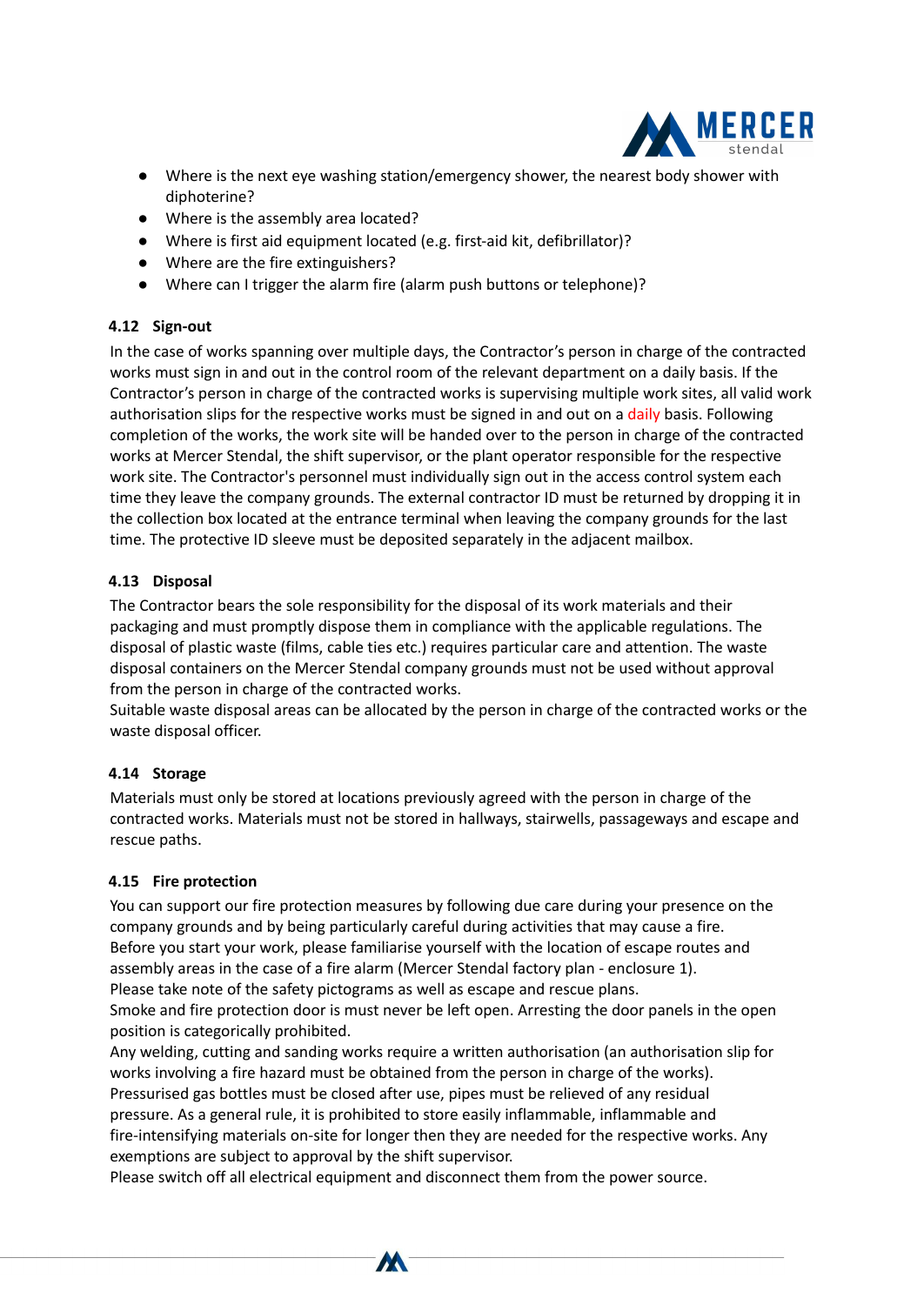

Non-smoking areas must strictly be observed.



Positions of fire extinguishers Emergency exit sign Theorem Assembly point

## **4.16 Written permits for hot works**

A written approval for welding and cutting works must be obtained from the person in charge of the contracted works at Mercer Stendal before any such work is started. The written hot works permit (enclosure 3) is only valid in combination with a work authorisation slip for the respective work task. The Mercer Stendal company grounds are equipped with different fire alarm systems. Smoke and dust emissions may trigger the fire alarm sensors. A smoke alarm will automatically and directly be forwarded to the SIS agent and also send an alarm message to the factory fire brigade. Any person triggering a false alarm will be liable for the costs incurred for dispatching the fire brigade.

## **4.17 Written permits for works in confined spaces and containers**

A written permit for works in confined spaces and containers (enclosure 4) is only valid in combination with a work authorisation slip for the respective work task. Mercer Stendal has special safety regulations that apply to works in excavation pits, containers and confined spaces. It is compulsory that the written permits for works in confined spaces and containers are prepared by the person in charge of the contracted works at Mercer Stendal and that protective measures are defined together with the Contractor's person responsible for the contracted works. These measures must be observed.

## **4.18 Cordoning off work and hazard areas**

Cordons, fencing, barriers or cones are to be used for cordoning off work and hazard areas. Barrier tape (warning tape) is not permitted.

## **4.19 Damages and damage reporting**

Mercer Stendal's person in charge of the contracted works or the shift supervisor must immediately be notified of any damage caused by the Contractor's personnel.

## **4.20 Prohibition on smoking, drugs and alcohol consumption**

Smoking is not permitted anywhere on Mercer Stendal company grounds. The only exemption are the designated smoking areas.

Any person under the influence of drugs or alcohol (> 0.0 \%) is prohibited from doing any work and required to stop any ongoing work immediately. The intoxicated staff member will be asked to leave the company grounds and the Contractor will be informed. The Contractor will be held liable for any financial/economic losses.

## **4.21 Eating and drinking**

<u>Page 12 of 12 of 12 of 12 of 12 of</u>

The consumption of food is prohibited in all production areas.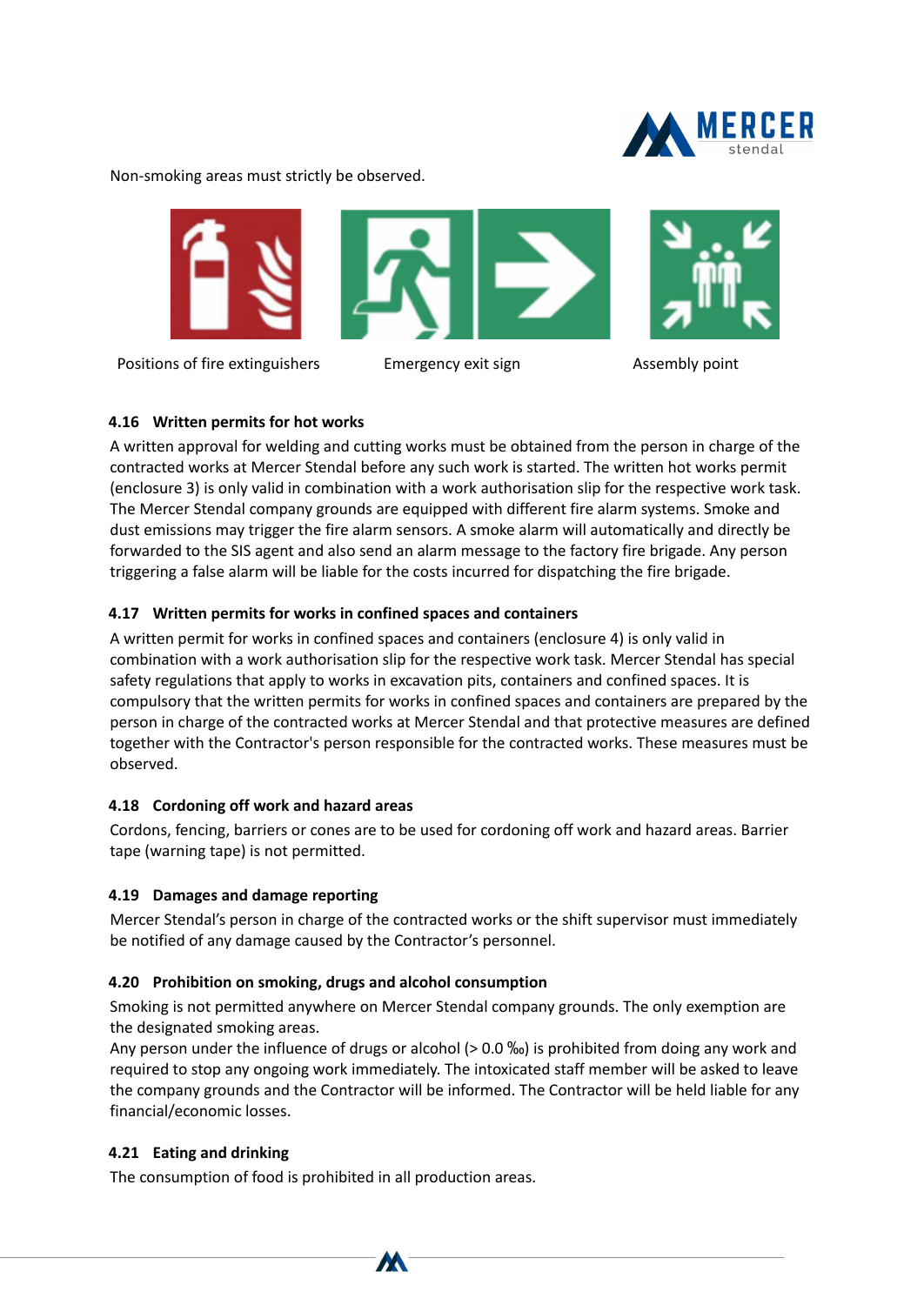

### **5 What to do in the case of an accident, fire and alarm**

### **5.1 What to do in the case of an accident or fire alarm**

You must immediately inform the person in charge of the contracted works or the shift supervisor of any work accidents involving your staff. You are also required to comply with the statutory reporting obligations for work accidents. On-site first-aid must be provided by your own trained first-aid responders.

First-aid kits must be available at the workplace.

Serious accidents must be reported to:

- Mercer Stendal emergency phone number (from mobile phones) **039321-55112 (SIS agent)**
- Mercer Stendal emergency phone number (landline) **112 (SIS agent)**
- Shift supervisor

#### 0176 16303020

Required information: ●

Who is reporting?

- Where did the incident happen?
- What happened?
- How many people have been injured?
- Is human life at risk?

<u>Page 6 of 12 of 12 of 12 of 12 of</u>

● When did the incident happen? **... wait for the operator's questions! SIS will end the call!**

### **5.2 What to do in the case of an alarm**

If you notice the (visual or acoustic) alarm signal, cease all work immediately and switch off any equipment that is powered on.

Quickly move to the assembly area, render assistance to any persons requiring help on your way (Mercer Stendal factory plan - enclosure 1).

A headcount must be carried out and reported to the person in charge of the works. Instructions by the attending emergency personnel must be observed.

| If you hear the siren on the roof of the liquor regeneration boiler,<br>evacuate the company grounds and move directly to the central<br><b>assembly point</b> (see the site plan on the reverse side) | 15s 10s |
|--------------------------------------------------------------------------------------------------------------------------------------------------------------------------------------------------------|---------|
| If you hear the general alarm signal on the PA system, evacuate the<br><b>building</b> immediately using the signposted emergency exits                                                                |         |
| In the case of a <b>fire alarm</b> , evacuate the building via the escape and<br>rescue routes.                                                                                                        |         |
| In the case of a fire alarm in one if the control rooms, leave the room<br>immediately                                                                                                                 |         |
| If you hear or see the gas alarm signal (continuous alarm tone and<br>flashing light), put on the gas mask and evacuate the building or room<br>you are in.                                            |         |

W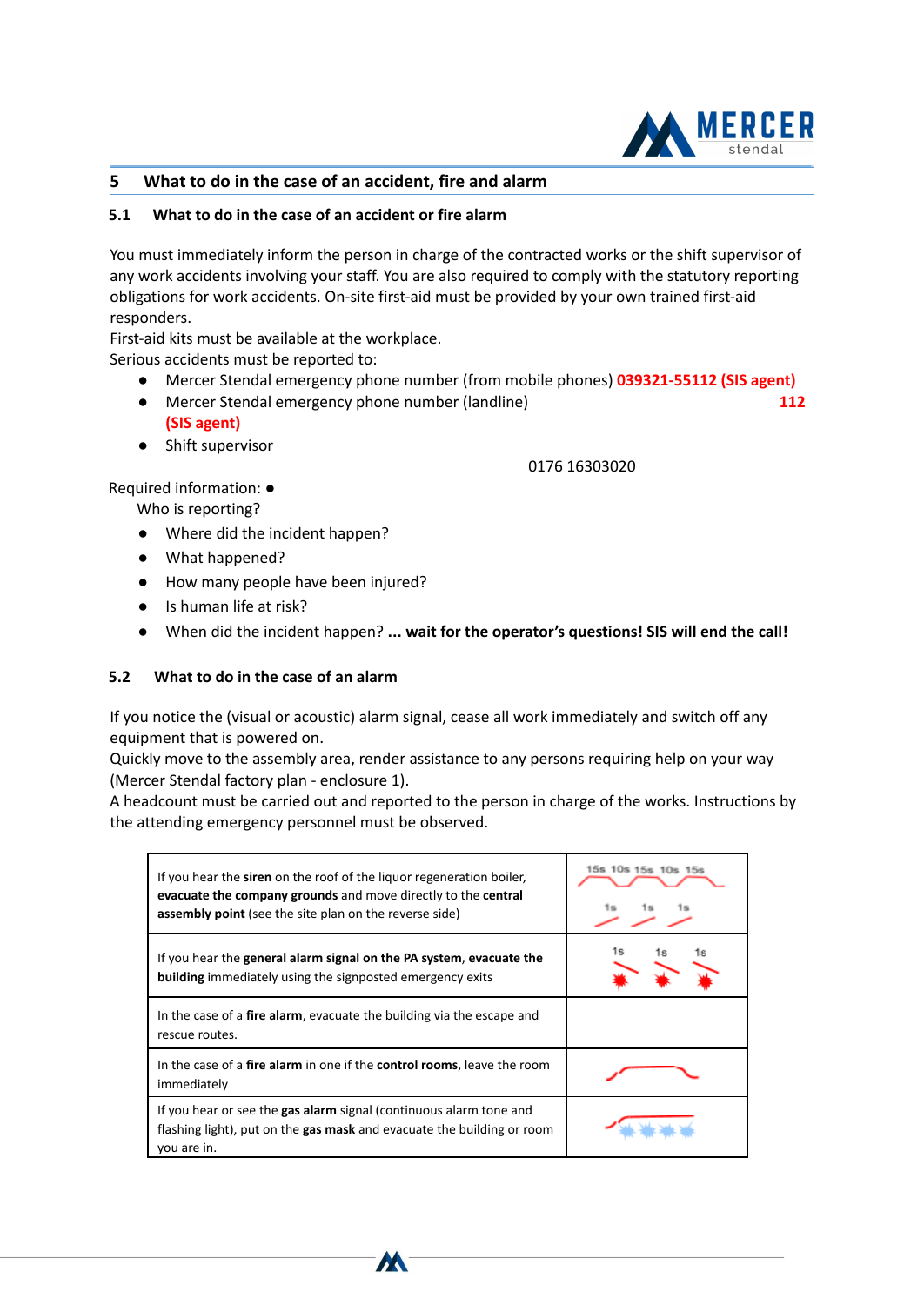An intermittent alarm signal and flashing light indicate an incident in the lye boilers. Evacuate the area immediately.



### 6 **Work safety measures**

### **6.1 General**

Observe the risk assessment on the work authorisation slip.

Be aware of any potential additional risks. Observe the safety measures. Report all work safety concerns to the person in charge of the contracted works or the shift supervisor. Also inform your colleagues.

## **6.2 Personal protective equipment (PPE) / clothing**

The Contractor must provide its staff with the full scope of personal protective equipment as required. The associated costs must be borne by the Contractor. The Contractor must induct/inform/train its staff about the purpose and proper use of the personal protection equipment and explicitly advise them that they are required to wear the prescribed personal protective equipment.

The PPE must be in good condition without any defects, ready for use and clean.

The information provided on notices and symbols affixed to machines and equipment must be observed. Protective goggles and face shields must be worn when doing manual machining work that produces any kind of chips, or when working with sanding and cutting machines (e.g. grinders).

Workwear with long sleeves must be worn when working on and in the process plants. If, in the case of specific works, it is established after the hazard assessment that residual product containing hazardous substances (liquids, sludges, dust, gases) may leak, additional PPE (e.g. disposable protective suit, respiratory masks) must be used. The PPE entered on the AES must be used without exception.

Standard PPE to be worn:



W

Specific PPE as required and instructed:

<u>Page 7 of 12 of 12 of 12 of 12 of 12 of 12 of 12 of 12 of 12 of 12 of 12 of 12 of 12 of 12</u>

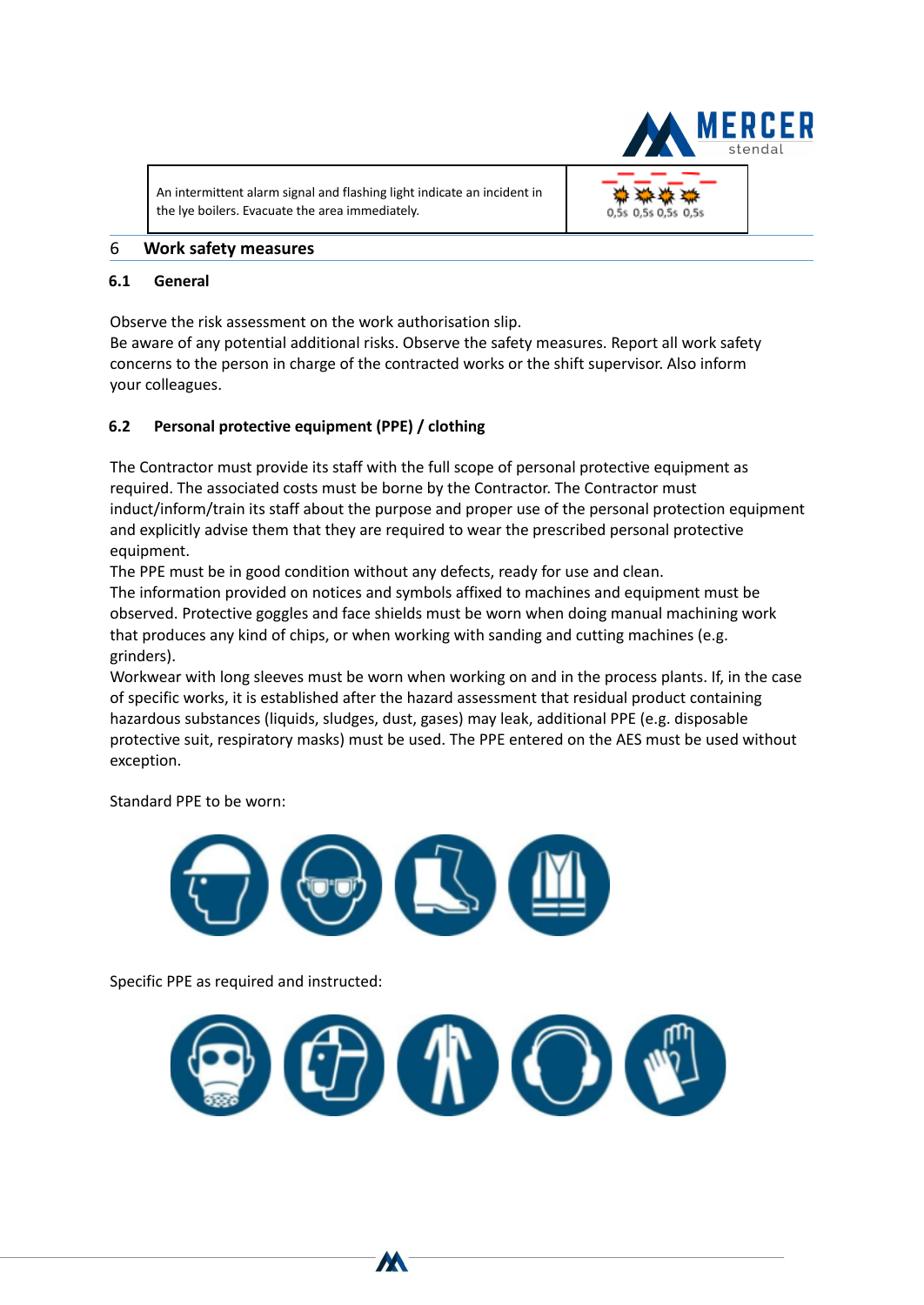

### **6.3 Mercer Stendal work equipment**

Work equipment of Mercer Stendal must only be used with the approval of the person in charge of the contracted works. A visual inspection on damage must be carried out before using the equipment. If work equipment is subject to mandatory testing, the review period may not be exceeded. Special training is required for certain work equipment (cranes, forklifts etc.). The qualification must be presented to the person in charge of the contracted works. An induction must be completed and Mercer Stendal must have instructed the Contractor's personnel to use the specific work equipment.

When using cranes, a visual inspection of the load attachment equipment must be carried out in addition to an inspection of the work equipment. Unchecked or damaged load attachment equipment must not be used. When working with cranes, the work site must be cordoned off.

### **6.4 Contractor's work equipment**

Only use work equipment that is suitable and approved for the intended purpose. All work equipment must be inspected before being used. For work equipment requiring regular inspections, the next inspection due date must be indicated on the inspection tag affixed to the work equipment.

### **6.5 Use of scaffolding**

If the use of scaffolding is required to perform the work task, the requirements set out in TRBS 2121 Part 1 "Fall risk to employees when using scaffolding" [Gefährdung von Beschäftigten durch Absturz bei der Verwendung von Gerüsten] must be observed.

The contractor must assess whether the scaffolding is suitable for its activity.

Only approved and visually intact scaffolding may be used. No modifications to the scaffolding may be made by the user.

### **6.6 Work at height and near dangerous edges - fall protection**

Personal protective equipment against falls from a height must be worn when working at height in situations that involve a fall hazard.

The contractor shall provide its own approved and tested PPE to provide protection against falls from a height and shall provide its employees with training.

Fall-protection PPE must only be attached to approved anchor points.

## **6.7 Protection of work equipment against falling**

Suitable measures must be taken to protect work equipment and other objects from falling down when working on a mobile platform or at height. The work site must be cordoned off and identified accordingly.

### **6.8 Works to process plants**

<u>Page 8 of 12 of 12 of 12 of 12 of 12 of 12 of 12 of 12 of 12 of 12 of 12 of 12 of 12 of 12</u>

Never open any plants or parts of plants without approval and back-up safety from the plant personnel. The switches on the respective plant must be in the "off" position and secured against being switched back on using a lock. Use your own lock and secure your work site. Contact your person in charge of the contracted works for any questions concerning the lock-out/tag-out procedure.

W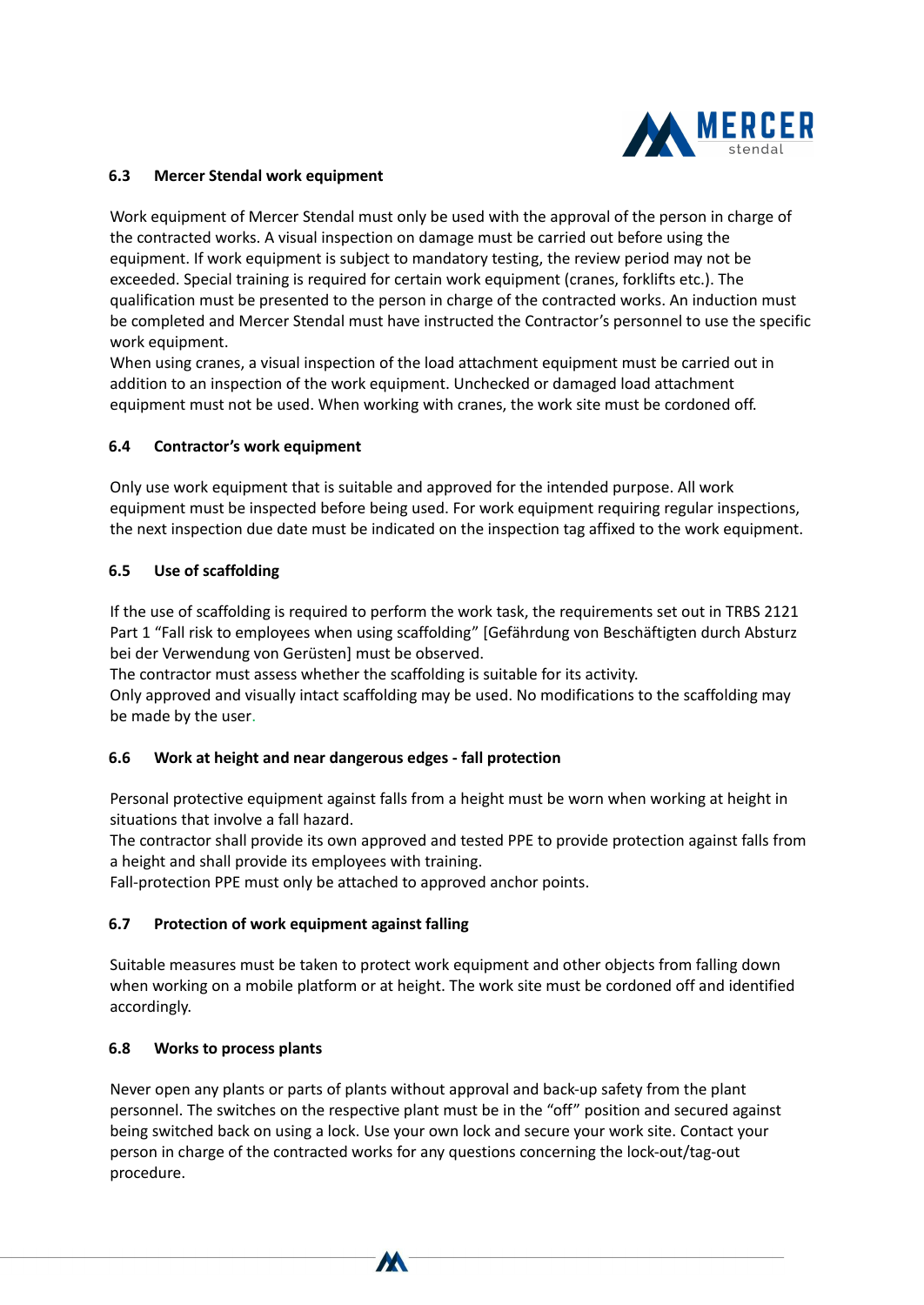

Make sure that the plant is depressurised, empty, clean and protected against any possible infeed of materials. Make sure that there is no residual current on the plants and that they are protected against being switched back on.

Works to electrical system must only be carried out following consultation with the respective person in charge of the contracted works and after qualified personnel has assured the necessary safety measures. Make sure that the system has been appropriately disconnected from the mains.

### **6.9 Access to and work in areas with an explosion risk (EX zones)**

The Company's specific instructions titled "Access to and work in areas with an explosion risk" must be observed when working in an area with an explosion risk. These "EX" zones are identified by warning signs.



The necessary work equipment (non-sparking tools) must be provided by the Contractor. You must ensure that only approved electrical equipment is used within the EX zone. Mobile phones, radio units etc. must not be taken into the zone.

## **6.10 Electrical/electromagnetic fields**

In areas with strong electrical or electromagnetic fields, the function of implants (e.g. unit transformers, magnetic separators on conveyor systems) may be affected. Individuals who have passive implants (e.g. artificial joints, heart valves) or active implants (e.g. pacemakers, cochlea implants, insulin pumps) must consult the Mercer Stendal staff member in charge of the contracted works before commencing their activity. A separate briefing will be given by Mercer Stendal's person in charge of the contracted works.

Symbols indicating areas which individuals with implants may only enter after a briefing



### **6.11 Radiation protection areas**

<u>Page 9 of 12 of 12 of 12 of 12 of 12 of 12 of 12 of 12 of 12 of 12 of 12 of 12 of 12 of 12</u>

Radioactive substances contained in protective containers may be used for measuring purposes in or near the plant. The radiation protection regulation of Mercer Stendal applies in these areas. Only Mercer Stendal personnel that have received special training and hold a permit are permitted to work in this area while the radioactive source is open.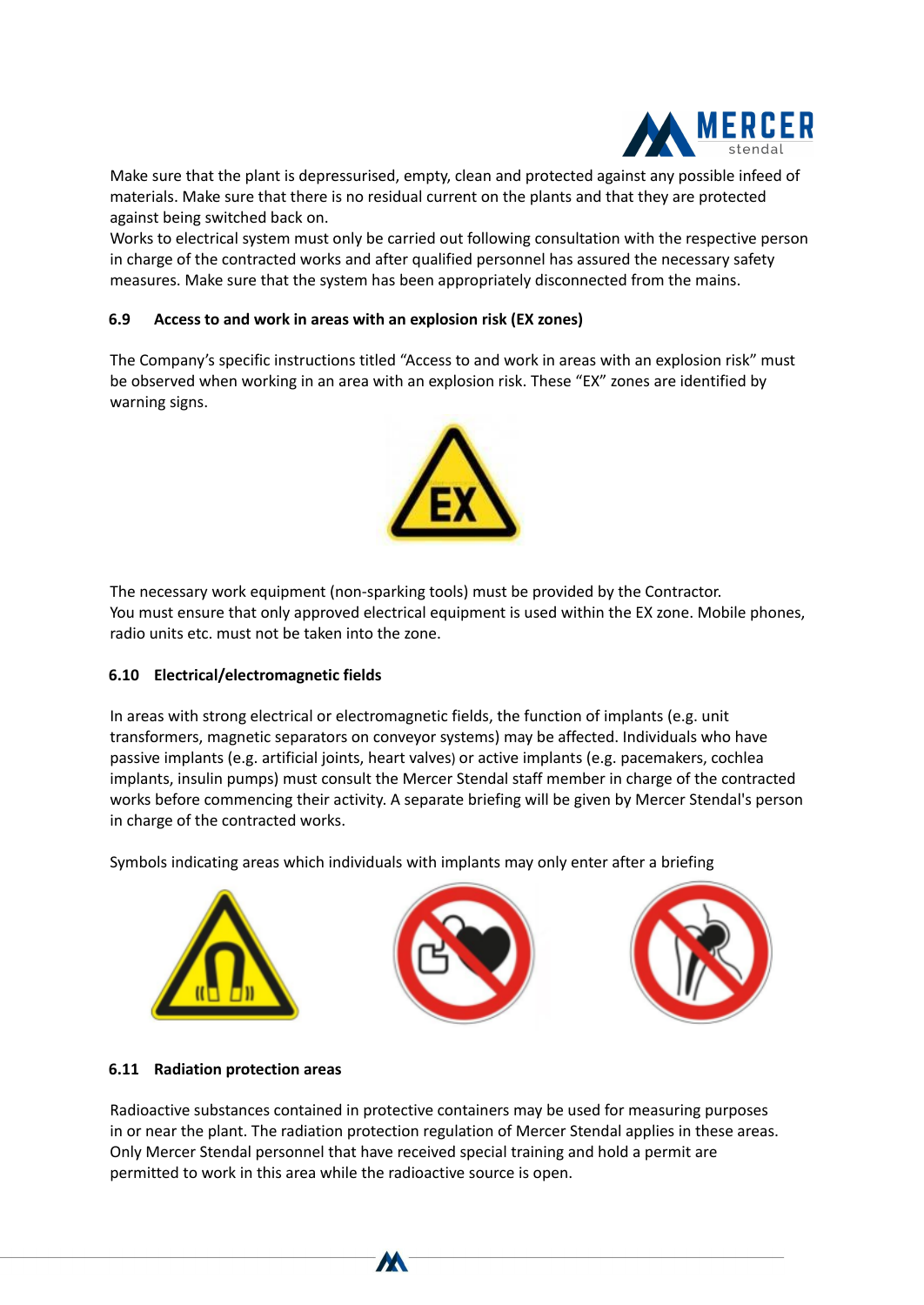

These areas are cordoned off and designated with warning signs.



Work in this area is deemed safe once the radioactive source has been switched off and a measurement has confirmed the absence of radioactivity.

The person in charge of the contracted works must be given advance notice of any works relating to the testing of materials. The area must be cordoned off in accordance with the requirements. The shift supervisor must be informed before taking the measurement. The shift supervisor will then inform the operating personnel in the control room to assure any process measurement equipment is protected. Failure to do so may result in this equipment malfunctioning.

### **6.12 Determining concentrations of hazardous substances in containers and confined spaces**

Qualified Mercer Stendal staff will determine the concentrations of hazardous substances in containers and confined spaces before anyone is allowed to enter. The Contractor must assume responsibility for continuous monitoring of the air inhaled by workers. The Contractor must provide the equipment required for such monitoring.

### **6.13 Using personal gas detectors**

Fixed gas detectors are installed in various zones of the installations. In the event of an optical or acoustic signal, the zone must be vacated immediately.

Furthermore, carrying personal gas detectors is mandatory in these zones for every Mercer Stendal team member and every member of the External Contractor's team. External Contractors are responsible for procuring gas detectors and escape respirators.

Depending on the zone concerned, equipment will be required for hydrogen sulphide (H²S), chlorine dioxide (CLO2) or sulphur dioxide (SO2). When working in containers and confined spaces (e.g. channel system), a device will also be required to measure the oxygen concentration and possibly also carbon monoxide and methane.

Ask what type of gas detector you will need for your work when you receive an order. When the works are released, the work authorisation slip and permit to enter containers will prescribe the use of such equipment.

## 7 **Vehicle traffic within company grounds**

<u>Page 10 of 12 of 12 of 12 of 12 of 12 of 12 of 12 of 12 of 12 of 12 of 12 of 12 of 12 of 12 of 12 of 12 of 12 o</u>

The German Road Traffic Regulations rules apply on the entire Mercer Stendal company grounds. The speed limit is **30 km/h**. Lower your speed whenever necessary! Vehicle traffic on the company grounds is **only** permitted for the transportation of work equipment and tools. You must park your vehicle in the provided and signposted parking spaces. Fire brigade set-up and access areas must be kept clear all times. Illegally parked vehicles will be towed at the owner's cost.

The person in charge of the contracted works at Mercer Stendal must be notified before entering the Mercer Stendal company grounds with a vehicle.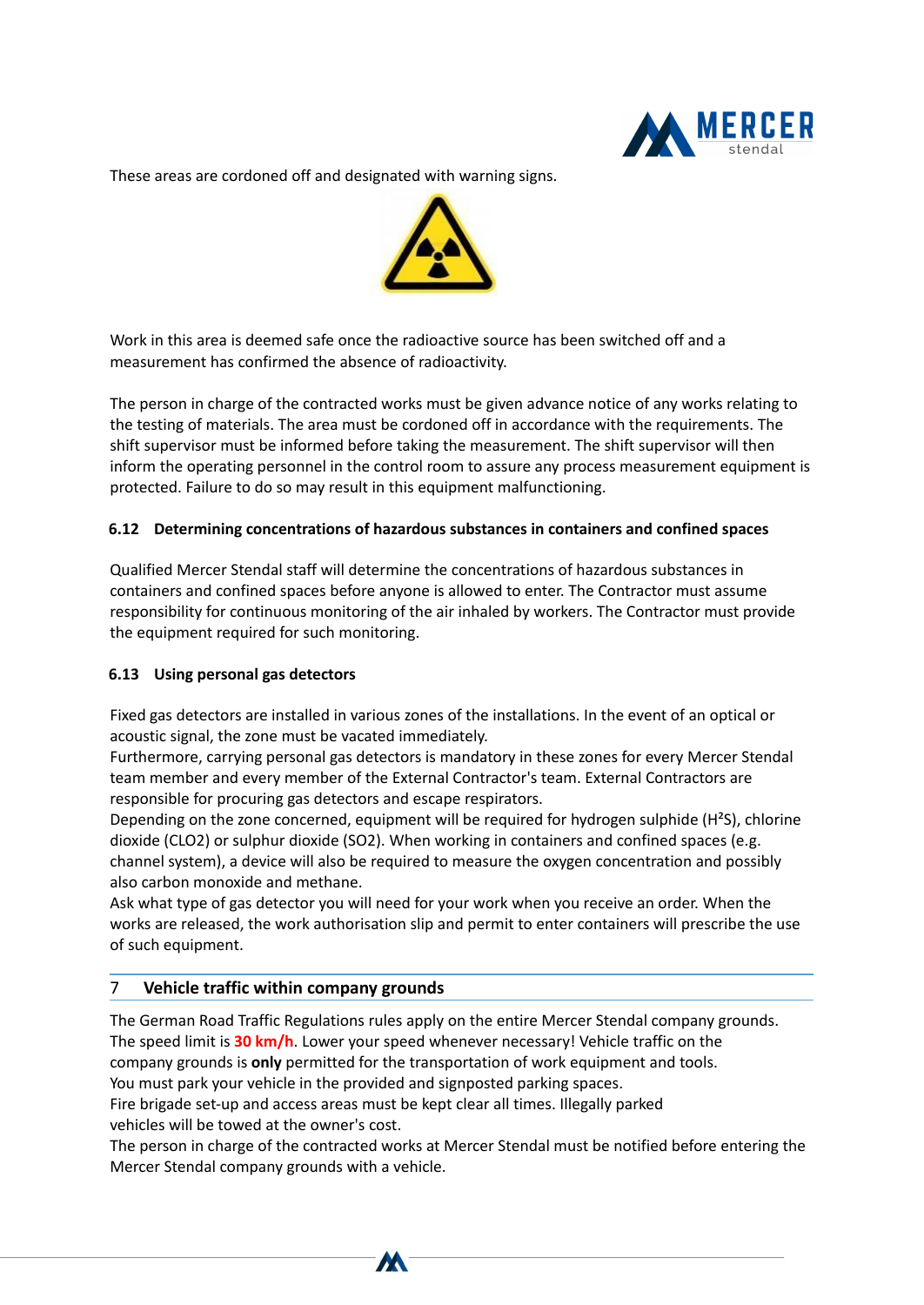

Only roadworthy vehicles that can be used safely are permitted on the Mercer Stendal company grounds.

You are expected to be courteous and considerate to others when using a vehicle on Mercer Stendal company grounds.

All motor vehicle operators must carry their driver licence at all times and produce their licence to Mercer Stendal staff if requested.

Any vehicle traffic within buildings is only permitted with the approval of the person in charge of the contracted works. It is prohibited to leave the engine running unnecessarily.

### 8 **Use of hazardous substances**

Hazardous substances must only be used in compliance with the Hazardous Substance Regulation. The use of hazardous substances is only permitted if all necessary protective measures have been implemented.

The person in charge of the contracted works must be notified of all hazardous substances and their quantities before any work is started.

Only hazardous substances that have been approved by the person in charge of the contracted works may be used.

Safety data sheets must be kept ready. Any necessary PPE must be used.

Only suitable and labelled containers must be used.

The quantity of a hazardous substance provisioned at the work site must be limited to the quantity required for the respective works.

### **9 Use of electricity (provision of electricity to third parties)**

Electricity for operating own work equipment must only be drawn from the power points allocated to you. An intermediate electricity meter must be installed.

Other electrical connections to the Company's electricity grid are subject to prior approval. The number of required electricity meters must be advised beforehand in order

to assure a sufficient number of electricity meters can be made available.

Electricity meters can be picked up from the security guards (factory gate). To be issued a loan electricity meter, you will be required to state your company name, contact person and telephone number and to return the meter to the same location at the end of your working day. The meter readings must be documented at the time the equipment is picked up and at the time it is returned. All pick-ups and returns of electricity meters must be signed for. Mercer Stendal is authorised to charge the Contractor for any electricity meter that is lost or not properly returned to the security guards.

Electricity meters need not be used if mains power is used during an overhaul.

## 10 **Confidentiality**

Factory equipment and work methods at Mercer Stendal must not be recorded in any way. The taking of photographs is prohibited (exemptions are subject to the express approval of Mercer Stendal). All personnel of external contractors are required to observe this obligation to confidentiality for the aforementioned points after their works have ended.

### **11 Evaluation after completion of works**

<u>Page 11 of 12 of 12 of 12 of 12 of 12 of 12 of 12 of 12 of 12 of 12 of 12 of 12 of 12 of 12 of 12 of 12 of 12 o</u>

The member of staff in charge of your contracted works will carry out an evaluation of your performance after completion of the works at Mercer Stendal. The result will be automatically